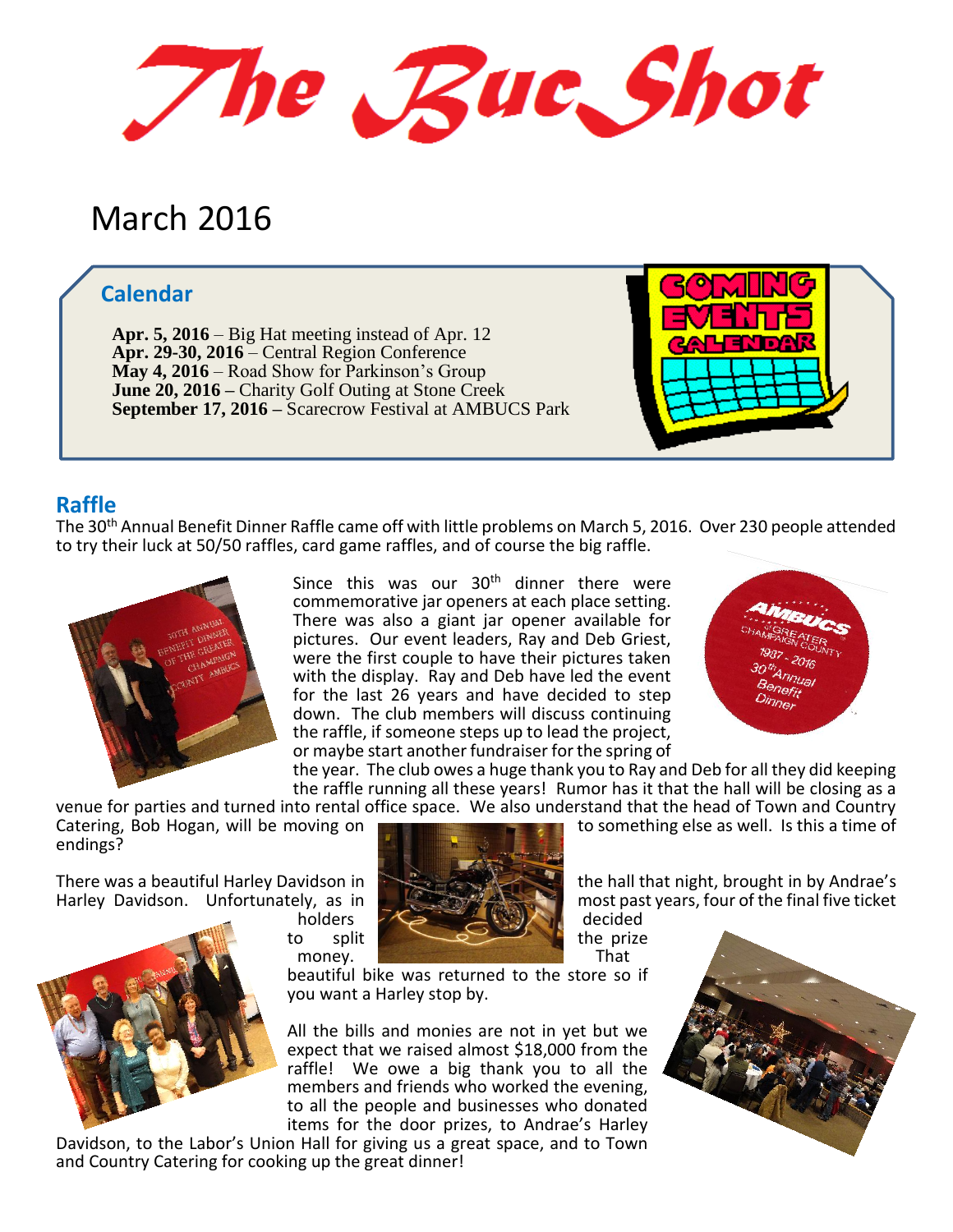# **Big Hat Meeting Changed**

Normally our Big Hat meeting is the second week of the month but the first Tuesday, April 5<sup>th</sup>, will be the Big Hat meeting for April. The change is due to the schedule of the mayors of Champaign and Urbana. They will attend our meeting on April 12<sup>th</sup> and declare April AMBUCS month. This is part of our work for Visibility Month.

# **Slate of Officers for 2016-2017**

Spring brings flowers, warmer weather, and a change of officers on your Board of Directors. You may want to use one of these names on your U.S. Presidential ballot in November.

President: Frank Thomas (is currently President-Elect) Chairperson of the Board: Andrea Betzler (club President moves to Chairperson of the Board) President-Elect: Roger Adams or Ray Griest Sargent at Arms: Mary Jane Jenkins, Bob Lacey, or Brian Hanson/Jessica Smith Treasurer: Elaine Windingland (running unopposed) Secretary/BucShot Editor: Sally Denhart (running unopposed) Big Hat President: Don Dunlap, or Elaine Windingland Board Positions: Scott Price, Steve Gibbs, Ray Griest, or Keith Jamieson (select two) (Nikki Kopmann and Larry Windingland will continue with their second year of service)

We will hold the vote at the end of April before Spring Conference.

# **AmTrykes**



The latest AmTrykes were delivered to Leal School on March  $17<sup>th</sup>$ . It was St. Patrick's Day and there was green to be seen everywhere but so were smiles from the young man who received the trike and the people working to make sure it fit correctly. Leal School keeps the AmTrykes over the winter and allows the children to ride the trikes in the school hallways. This helps the children keep the muscle tone they built up over the summer through the winter months. When Spring comes and school lets out, the AmTrykes go home with their owners for a summer of

exercise and fun!

Thanks to all the members who help get these AmTrykes to the children who need them!

Also in March, Deb Griest and Al Bedell traveled to the I80 Chapter to do an AmTryke Road Show. They fitted 15 AmTrykes in two and a half hours. All of the children fitted will have their AmTrykes by May. This small chapter does a great job of placing the proper AmTrykes with the children in need in quick order. Good job, I80! Our



AmTryke trailer will be on the road even more this Spring as Joe Copeland and Al will be taking it around to several Midwest states. They will be in Ohio with a group there which will include some attendees from Michigan. Next they will stop in Wisconsin, Iowa, and the Quad Cities before ending up at the Regional Conference. Our trailer travels more than our members do!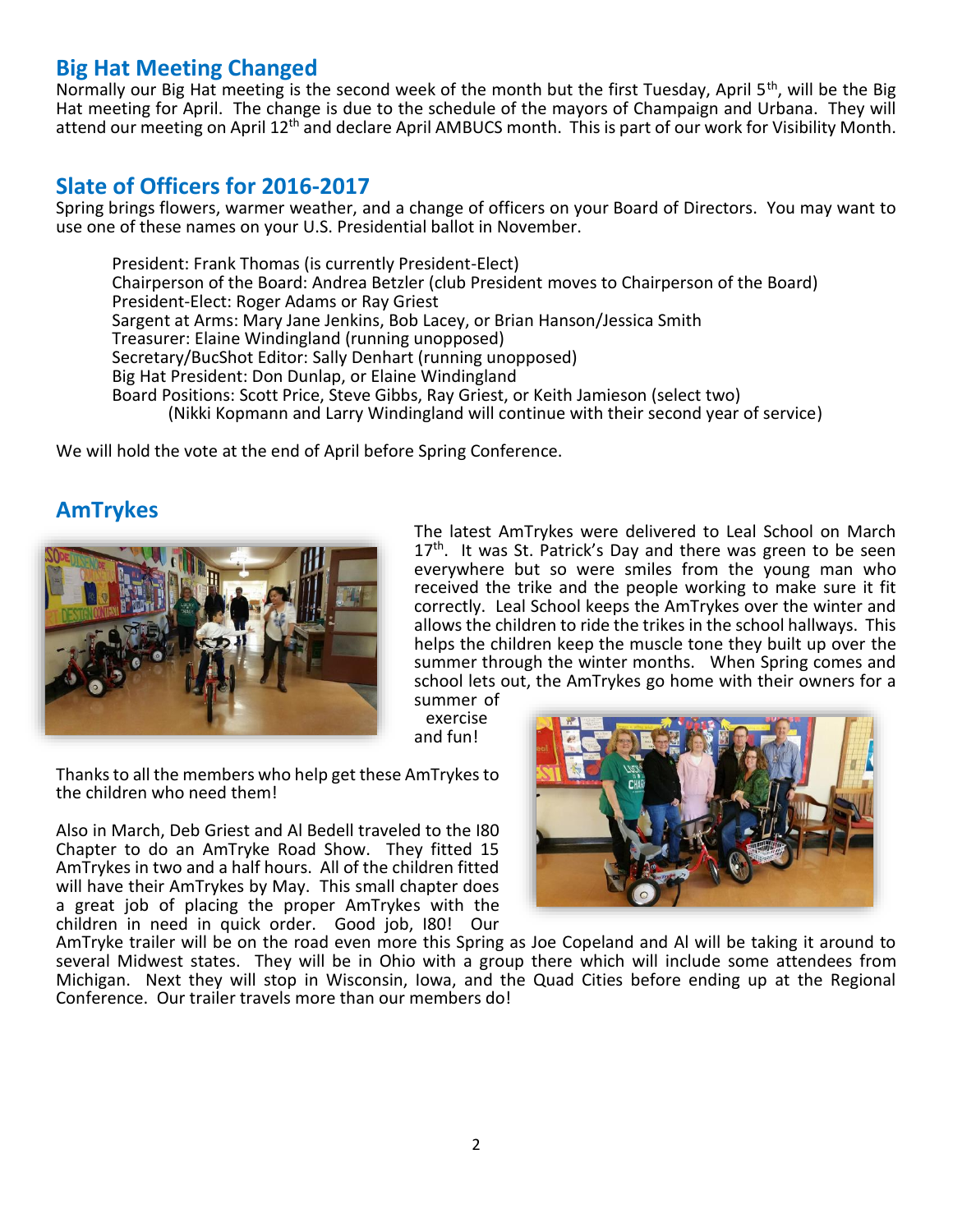

# **Lucky Buck**

All the members who regularly attend meetings have had the Lucky Buck so that part of the regular meeting is suspended for now. Thanks to Joe Dart for suggesting this and to everyone who shared part of their lives with the rest of us!

#### **Newest Member: Jessica Smith**

Jessica Smith was inducted as our newest member on March 15<sup>th</sup>. She works in the State Farm office with Brian Hanson who is also a

newbie to the club. Welcome Jessica!

# **Spring Regional Conference**

The Spring Regional Conference will be held April 29-30 in Bloomington, IL,



at the Parke Regency Hotel. Registration is still open but the block of rooms at the conference hotel have been released. If you need a room contact Deb Griest immediately! Registration was \$99 for the entire conference but is now \$110. You can also choose to attend just Saturday April 30<sup>th</sup> for a reduced fee. Contact Deb if you need to register. Also, the conference organizers will need help with registration both days and help unloading and reloading AmTrykes for the Road Show on Saturday.

You won't want to miss a unique training opportunity on Saturday! Joe Copeland, Executive Director, will be giving an AmTryke Road Show. If there is anything you ever wanted to know about AmTrykes Joe can tell you.

See you there!



#### **Challenger League**

Cris Vowels has agreed to step into Joe Dart's position as liaison with the Challenger League. She has attended a couple of meetings and reports that the league will be dedicating this season to Joe Dart. They may have a plaque placed in the seat Joe used to occupy at all the games. She also talked with Larry Windingland about the club providing the awards for the league again this year. This will cost about \$1,000. Thanks for taking on this role, Cris! We think you will fit right in!

# **Board Action**

The Board made several decisions at the March 30<sup>th</sup> meeting:

- $\approx$  The board voted to give \$400 to MDA again this year.
- $\approx$  The board voted not to build ramps outside of Champaign County.
- $\approx$  All AmTryke purchases and ramp builds will need board approval for the next two months due to budget overruns for those two line items.
	- $\approx$  \$5,000 from the raffle will be placed in the Park CD as usual.
	- $\approx$  All AmTryke requests MUST go to Scott Price before anything else is done.

#### **Fun Club Facts?**

Did you know that the "Greater" in Greater Champaign County AMBUCS does not refer to work outside of Champaign County but to the fact that our club is "greater" than the other clubs?  $\odot$ 

#### **Winning Chances**

March  $1^{st}$  – 50/50 drawing of \$10.05 went to Roger Adams. The \$19 in attendance money could have been won by Ron Meyer but he was not present.